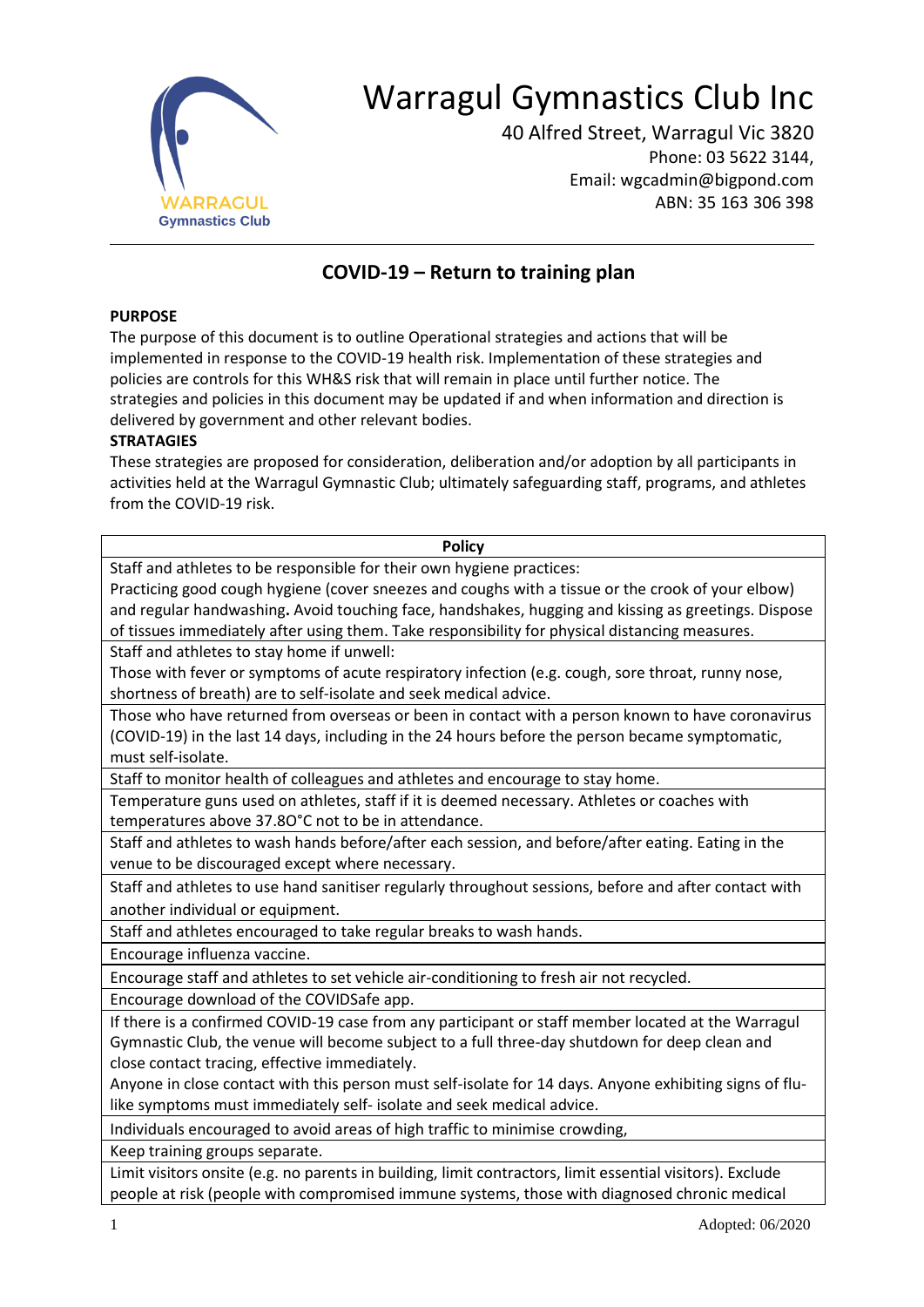conditions, elderly). Staff to record all participants and anyone they interact with for 15 minutes. Ban large and minimise small gatherings particularly in enclosed spaces. Avoid conducting works near vulnerable people. Coaches to avoid touching athletes. Where possible verbally coach and demonstrate skills. Where spotting is required minimise time spent within 1.5m to less than 15 minutes. Implement "Get in, Train, Get out" approach. All rooms/spaces/apparatus areas to be equipped with sanitisation stations at entry/exit points (only sanitisers with 60-80% alcohol content). Training spaces to be equipped with cleaning supplies (alcohol wipes and spray). Ensure the availability of running water, soap and hand towels. Victorian Government Signage (hand and cough hygiene) in bathrooms and throughout venue. Display educational materials. Classroom, office and meeting space chairs marked on floor, one person per 4m<sup>2</sup>. Office spaces provided with wipes and an antibacterial spray to clean their workspaces. Staff to take ownership of their working spaces by cleaning commonly touched surfaces daily (drawer handles, desks, benches, phones, keyboards and regularly used stationary). Ensure each visitor uses hand sanitiser after each use. Contactless payments. **Kitchen** Ensure the availability of hot water, surface disinfectant spray, detergent, hand soap, hand towels. Ban the use of tea towels and surface cloths and replace with single use hand towels / paper towel. OR Replace and wash tea towels and surface cloths daily. Limit or ban the use of kitchenette facilities. No more than two people permitted in the kitchenette area. When sharing kitchenette areas, bench spaces are not to be shared, and individuals must remain 1.5m apart. Any touched surfaces must be wiped with disinfectant and single use paper towel. **Environmental Cleaning** Carpets and mats cleaned vacuumed daily. Carpets and mats steam cleaned annually (regularity pending health advice). Routine environmental cleaning requirements can be divided into two groups<sup>1</sup>: ROUTINE ENVIRONMENTAL CLEANING FREQUENTLY TOUCHED SURFACES MINIMALLY TOUCHED SURFACE Detergent solution/wipes (as per Should be cleaned frequently anufacturer's instructio ns) are adequate Detergent solution (as per manufacturer's<br>instructions) can be used, with the exact<br>choice of detergent determined by the<br>nature of surface and likely degree of financialities is instructions) are adeq<br>for cleaning general surfaces and nor<br>patient care areas. Damp mopping is preferable to dry contamination. Detergent-impregnated wipes may be used<br>but should not be used as a replacement<br>for the mechanical cleaning process. Walls and blinds should be cleaned when isibly dusty or so Window curtains should be regularly<br>changed in addition to being cleaned<br>when soiled. Sinks and basins should be cleaned on a regular basis <sup>1</sup> Adapted from Australian Guidelines for the Prevention and Control of Infection in Healthcare. Canberra: National Health and Medical Research Council (2019). Environmental cleaning and disinfecting principles - Version 1 (10/03/2020)<br>Coronavirus disease (COVID-19) *Removal of germs (such as the virus that causes COVID-19) require thorough cleaning, followed by* 

*disinfectant (cleaning will reduce the organic matter, allowing the disinfectant to work).*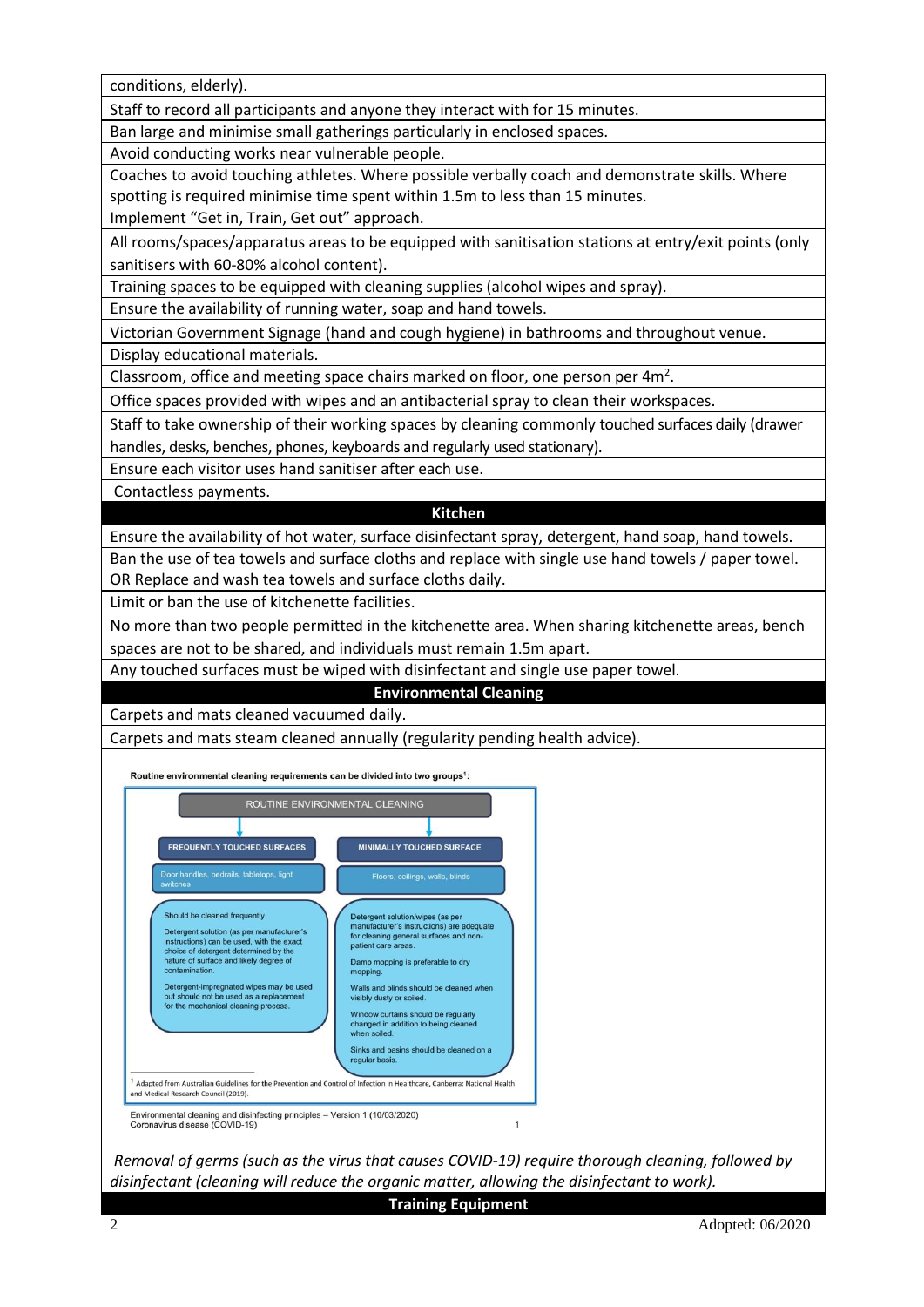| Crashmats wiped down with a detergent solution fortnightly and disinfected between rotations using |
|----------------------------------------------------------------------------------------------------|
| disinfectant spray and wipe.                                                                       |

Shared equipment (e.g. parallettes, handweights) to be cleaned with alcohol pipes / spray after each use.

Hand sanitiser to be used before and after the use of any piece of training equipment or touching of any apparatus.

Apparatus' cleaned according to health/safety recommendations and manufacturer guidelines. Any exceptions should be justified by a risk assessment.

All strength and conditioning machinery to be wiped down before and after use with supplied wipes – focusing on detail wiping where the equipment is gripped.

Athletes will be provided with their own magnesium chalk and container where needed.

#### **Training Floor Management**

Where possible gymnasts are asked to wear clean clothes into the gymnastic club.

Athletes and coaches to wear appropriate full-length clothing where possible, minimising skin-skin contact.

### **Food Hygiene**

Consider the risk of serving food. Avoid food preparation and consumption except where absolutely necessary.

Clean the surfaces that will come in contact with food and the utensils used.

Wash and dry your hands thoroughly before preparing or serving food.

Hand sanitiser, hand soap, surface disinfectant, single use hand towels must be available.

#### **First Aid**

Usual first aid protocols must be followed with the additional assumption that any situation could be possibly infectious.

Minimise the possibility of spread by practicing good hygiene practices, PPE (gloves must be worn), appropriate handling of clinical waste, and cleaning practices.

#### **Implementation**

Coaches to ensure hand sanitiser use for participants and coaches to use throughout close contact activities (only sanitisers with 60-80% alcohol content).

All staff to participate in the promotion of good hygiene and the implementation of hygiene and distancing practices.

Staff, programs and athletes to participate in an updated induction.

Implement a staff roster to assist with additional cleaning responsibilities.

#### **Communications**

Train staff in new procedures, expectations and good hygiene.

Signage (one-page instruction sheets).

Email of expectations to programs via SGC admin.

Formal brief to all programs and athletes.